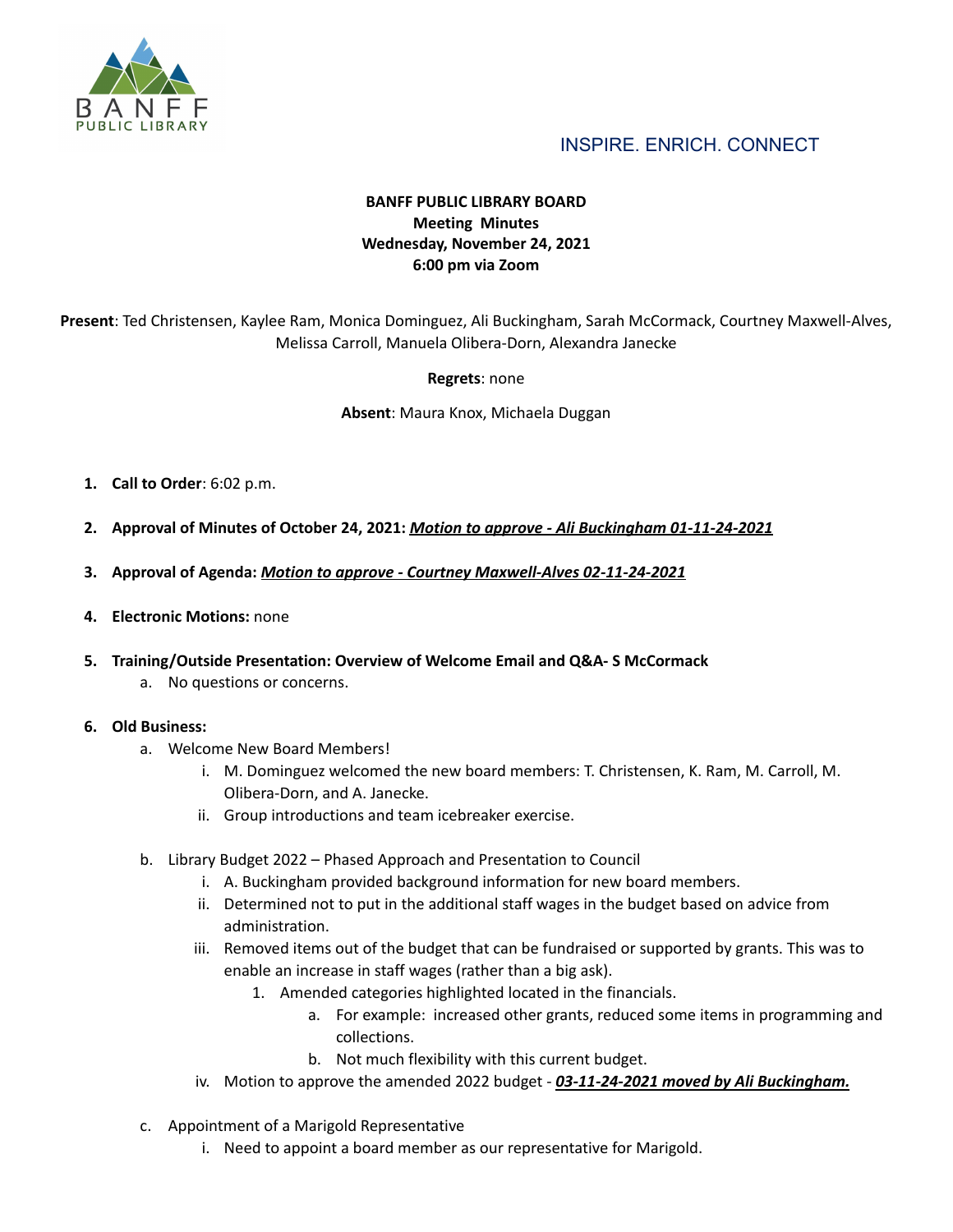

# INSPIRE. ENRICH. CONNECT

ii. Motion to appoint Manuela Olibera-Dorn as the Banff Public Library Board's Marigold Representative - *04-11-24-2021 moved by Ali Buckingham.*

## d. Fundraising

i. Ongoing conversation and priority for 2022. Interested in community /local partnership opportunities.

## **7. New Business:**

- a. Microsoft Teams
	- i. A. Buckingham provided a demonstration of Teams for the board.
	- ii. Everyone has been invited by email to niche training for Teams.
- b. SenSource (quote attached in 'Financial' folder)
	- i. New visitor tracker/ door count system updated system with real time information.
	- ii. More accuracy and time data (when are we busiest? demographics? Do we need to staff differently? Tracks visit length).
	- iii. Comes to approximately \$1000 (USD), which we currently have the capital funds to support this purchase.
	- iv. Motion to approve the capital purchase of SenSource *05-11-24-2021 moved by Kaylee Ram.*
- c. Library Staff Development Day January 2022
	- i. Library will be closed for one day in January for staff development and training (other operational requirements).
	- ii. Motion to approve one day off for staff development in January 2022 *06-11-24-2021 moved by Courtney Maxwell-Alves.*
- d. Library Workroom desk and shelving request Capital
	- i. Request for up to \$5000 for capital purchasing of furniture for staff workroom made by S. McCormack.
	- ii. Motion to authorize S. McCormack to spend up to \$5,000 on office furniture **07-11-24-2021** *moved by Ali Buckingham.*
- e. Added item committee appointments
	- i. Human Resources and Financials (HR&F):
		- 1. A. Janecke
		- 2. M. Olibera-Dorn
		- 3. T. Christensen
	- ii. Board Development and Policy (BD&P):
		- 1. M. Carroll
		- 2. K. Ram

## **8. Reports:**

- **a. HR&F Committee – A. Buckingham on behalf of M. Duggan**
	- **i.** Priority has been reviewing and amending the budget.